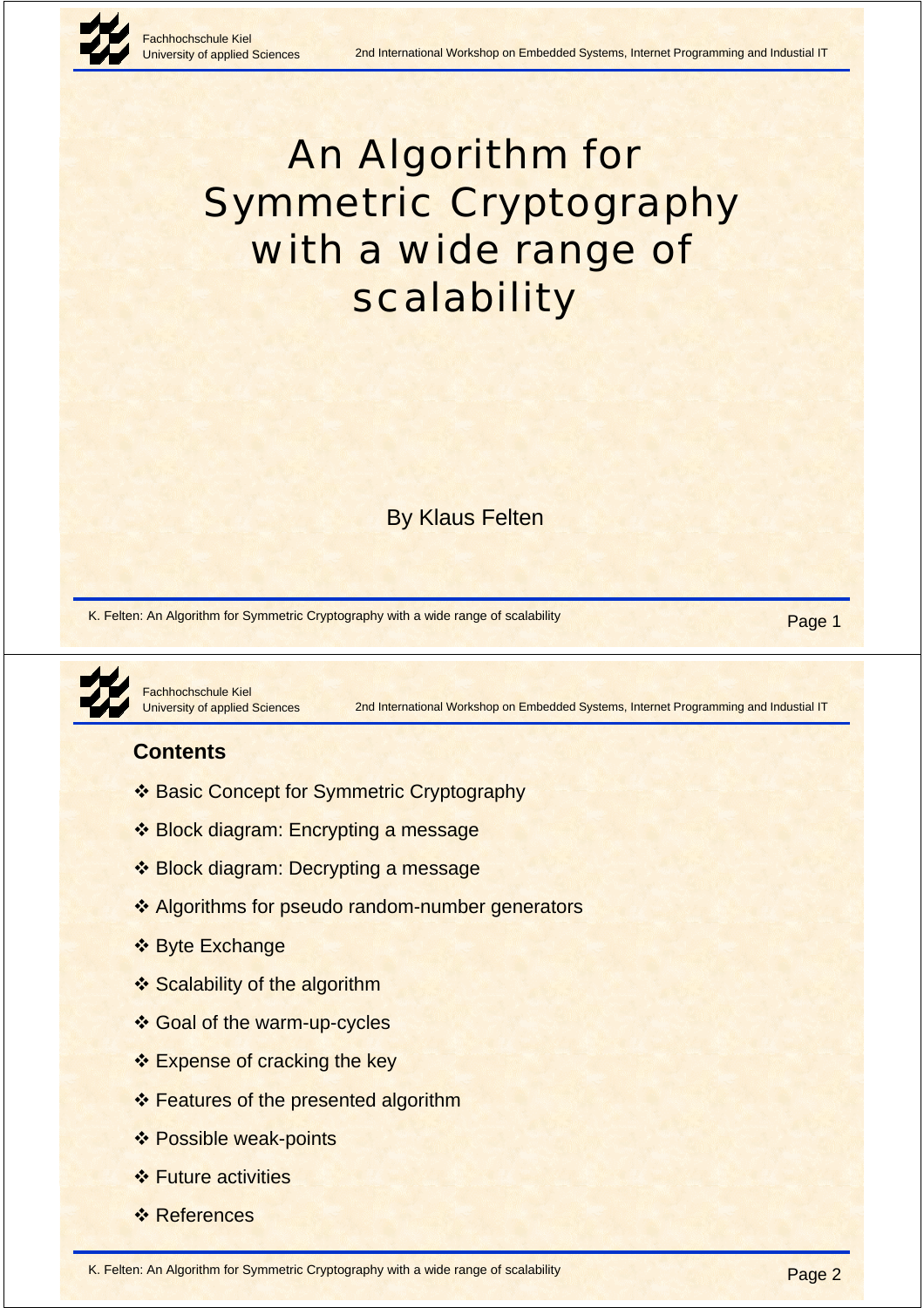

# Basic Concept for Symmetric Cryptography



#### Characteristic:

The same key is used for encryption and decryption

K. Felten: An Algorithm for Symmetric Cryptography with a wide range of scalability Page 3



Fachhochschule Kiel University of applied Sciences

2nd International Workshop on Embedded Systems, Internet Programming and Industial IT

# Basic Rules for efficient Cryptography are defined by Shannon:

#### Confusion:

Goal: Hiding the relationship between message and encrypted message

- Good: Any character in the plaintext-block is replaced by another character, but not always the same character
- Bad: Any character in the plaintext-block is replaced by one corresponding character

#### Diffusion:

Goal: Distribution of changes over the complete encrypted message

Good: If we change one bit of the *message*, all bits in the *encrypted message* may change

Bad: If we change one bit of the *message*, only one bit in the *encrypted message* will change

Good: If we change one bit of the *key*, all bits in the *encrypted message* may change

Bad: If we change one bit of the *key*, only one bit in the *encrypted message* will change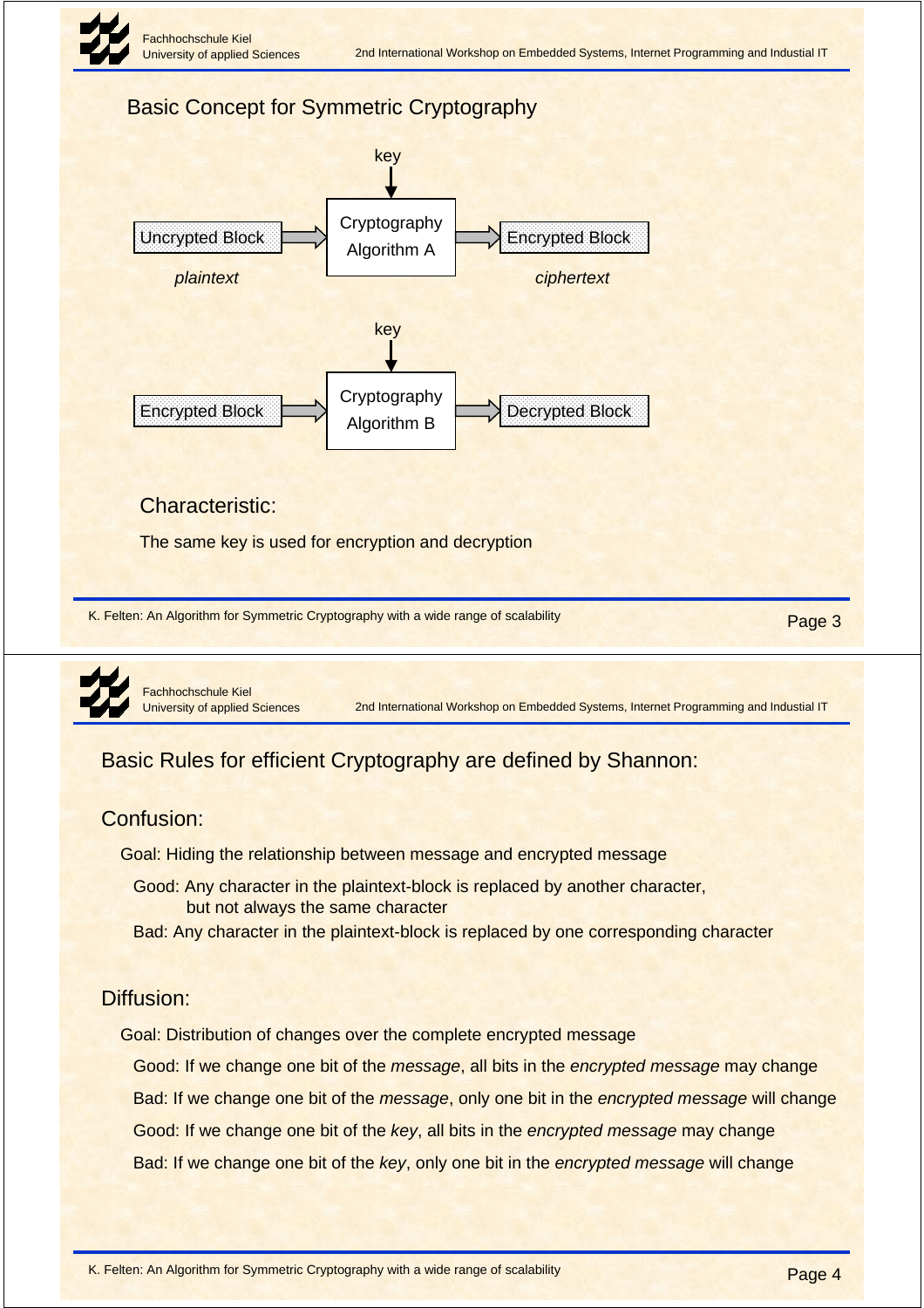



5. Joining all blocks to the decrypted block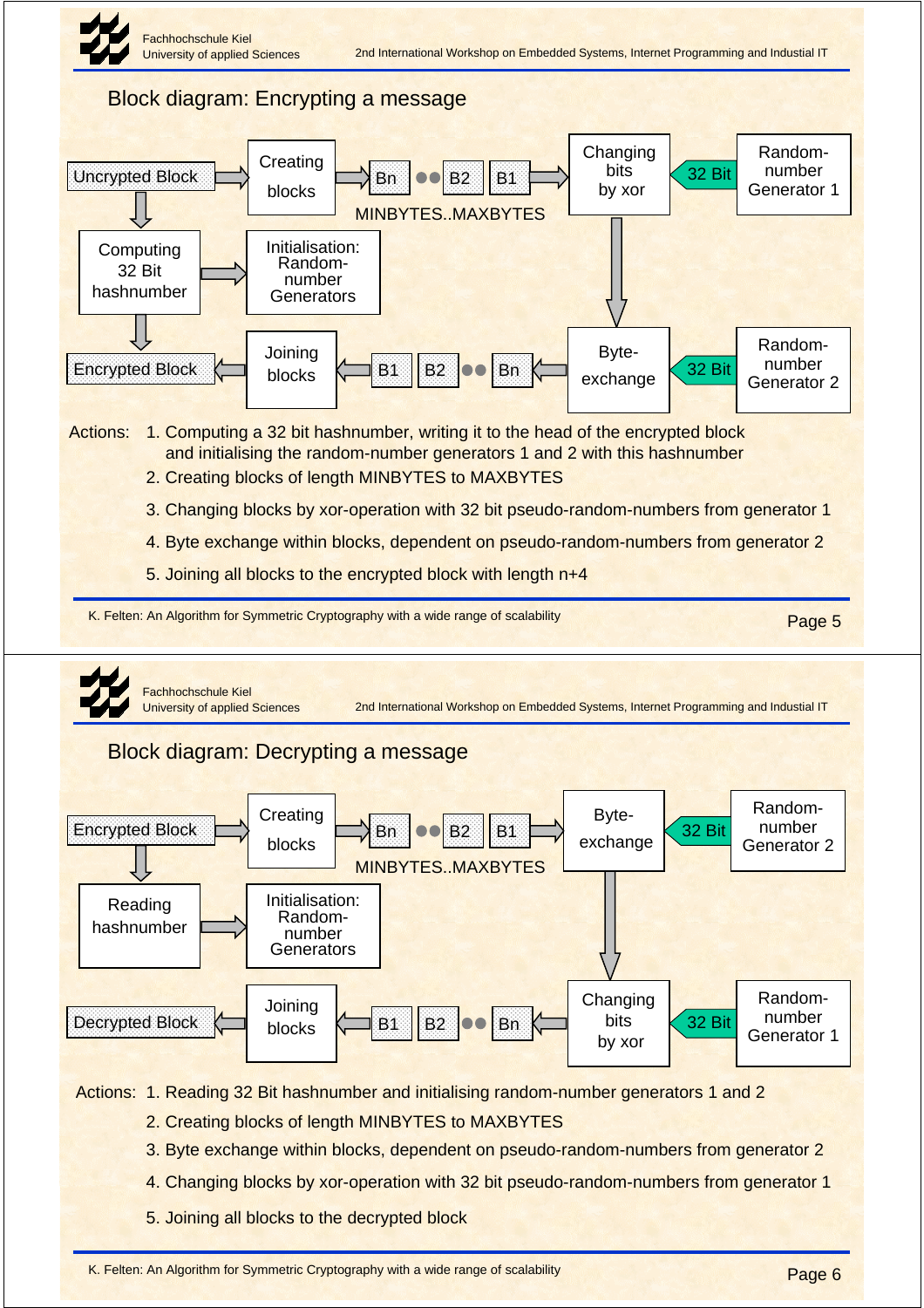

#### **This algorithm needs 2 random-number generators with a large period length**



Algorithm of the pseudo random-number generator-type random1

Published by Donald E. Knuth: The Art of Computer Programming, Volume 2

 $X(n+1) = (aX(n) + c) \mod m$ 

#### **where**

a, c are large prime numbers

$$
a \neq c, a < m
$$

Suitable constants for a 32 bit random-number generator are:

 $a = 4294967279 = 2^{\land}32 -17$  $c = 715827883$  $m = 4294967296 = 2^{\wedge}32$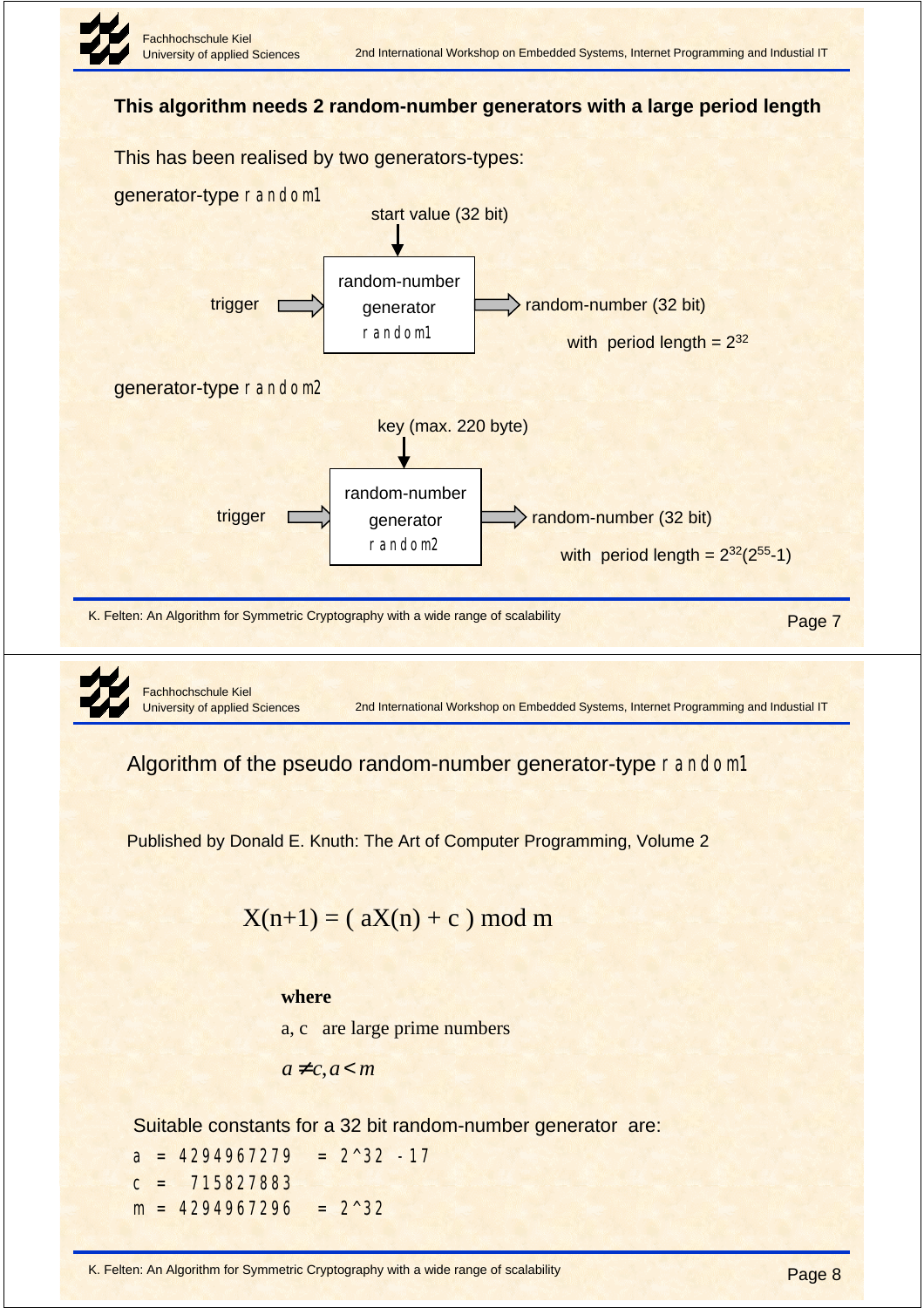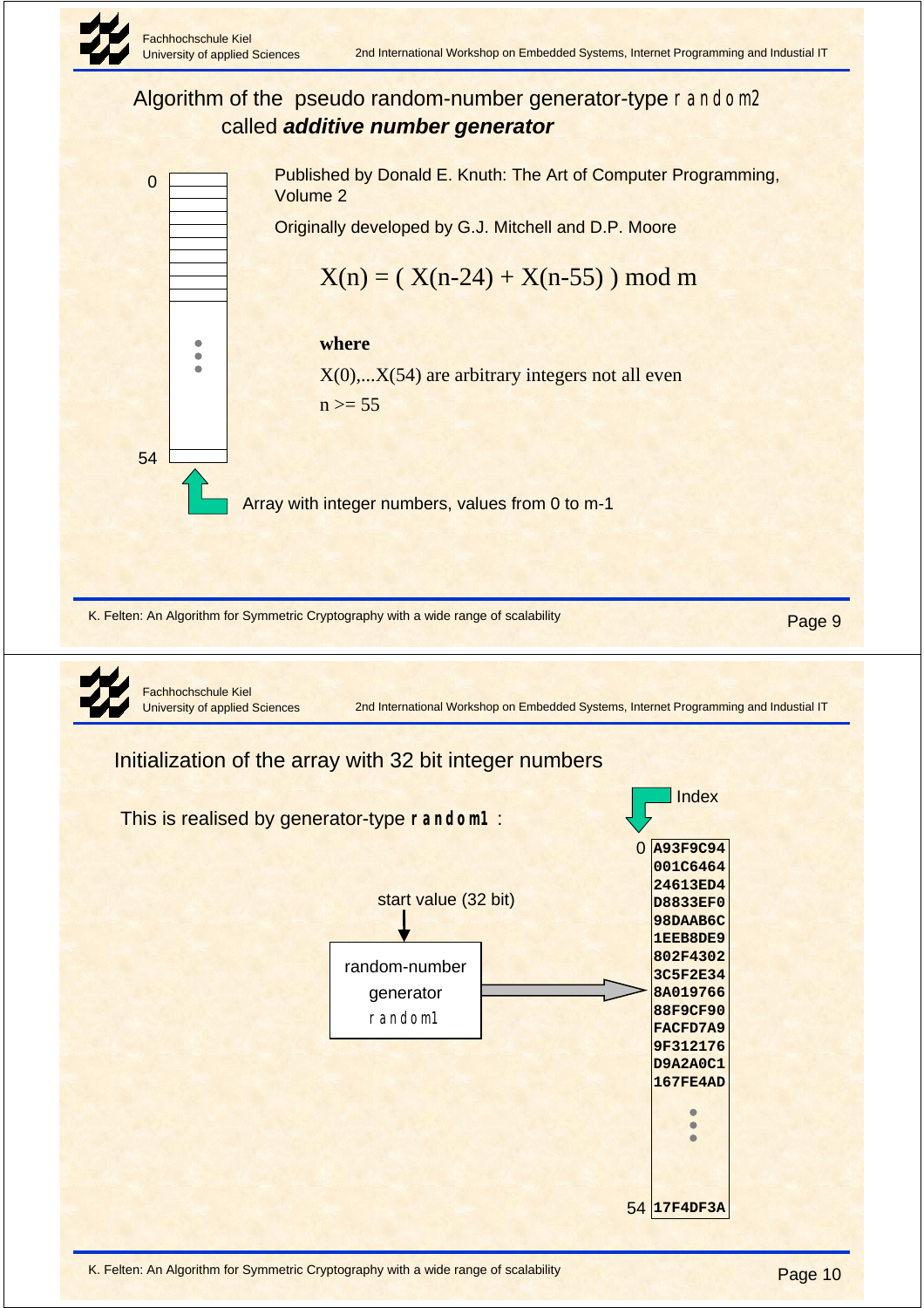

Implementation of the pseudo random-number generator random2 (additive number generator) as a C++ program



Note: The hashnumber determined by the input-block is used as

Result: If we change one bit of the *message*, all bits in the *encrypted* 

the start-value for the initialisation procedure.

*message* may change.

array "y"

54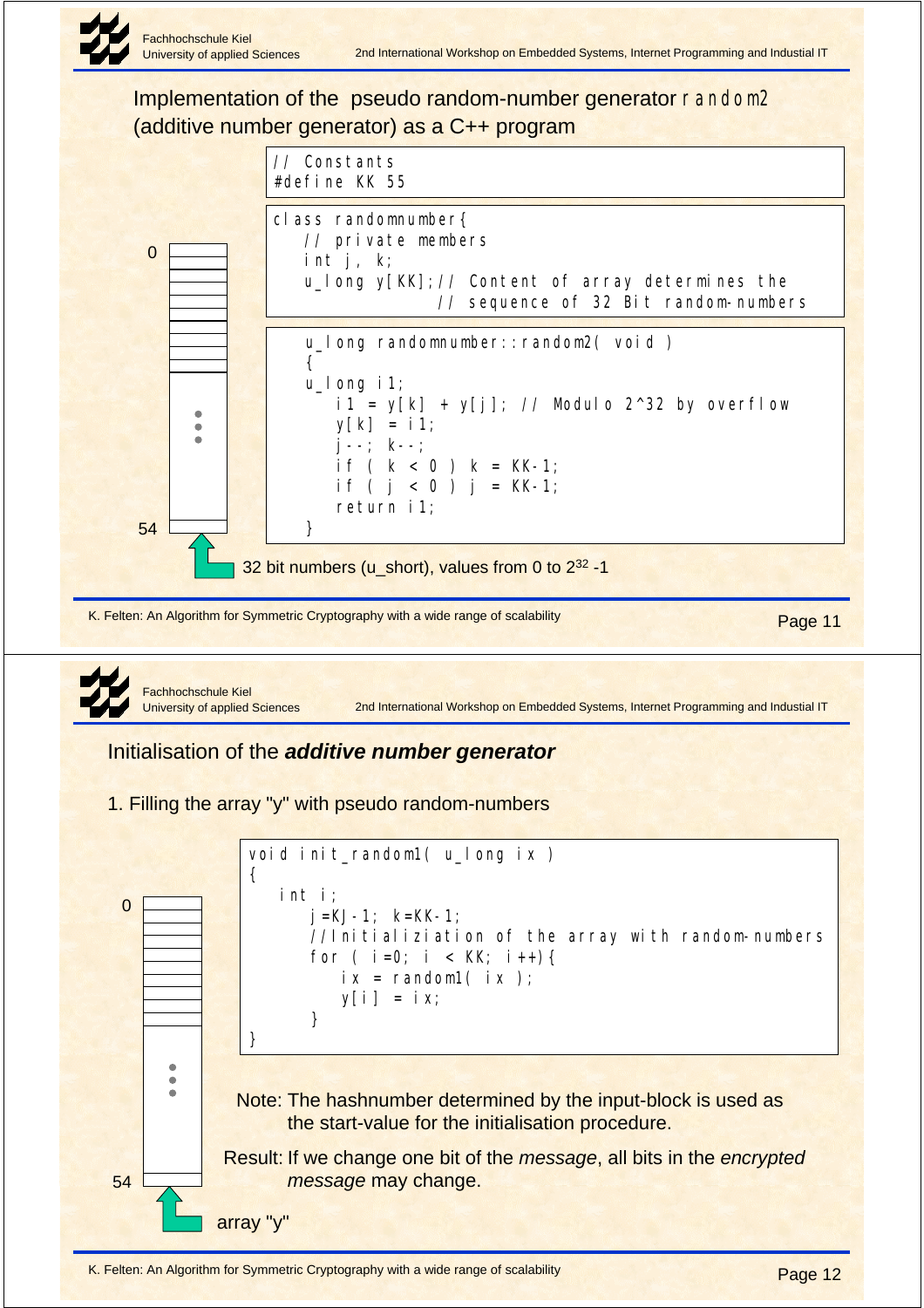

Initialisation of the *additive number generator* (2)

2. Adding the key, byte by byte, to the array elements

```
void init_random2( char sx[] )
{
int i, j;
u_char *py;
   py = (u_{char}^*)y;for ( i=0, j=0; i < KK; py++, i++, j++) {
      if (sx[i] == ' \0' )j = -1;
          continue;
       }
       // Add key[j] to y-Buffer Modulo 2^8
      *py = *py + sx[j];
    }
}
```
K. Felten: An Algorithm for Symmetric Cryptography with a wide range of scalability Page 13

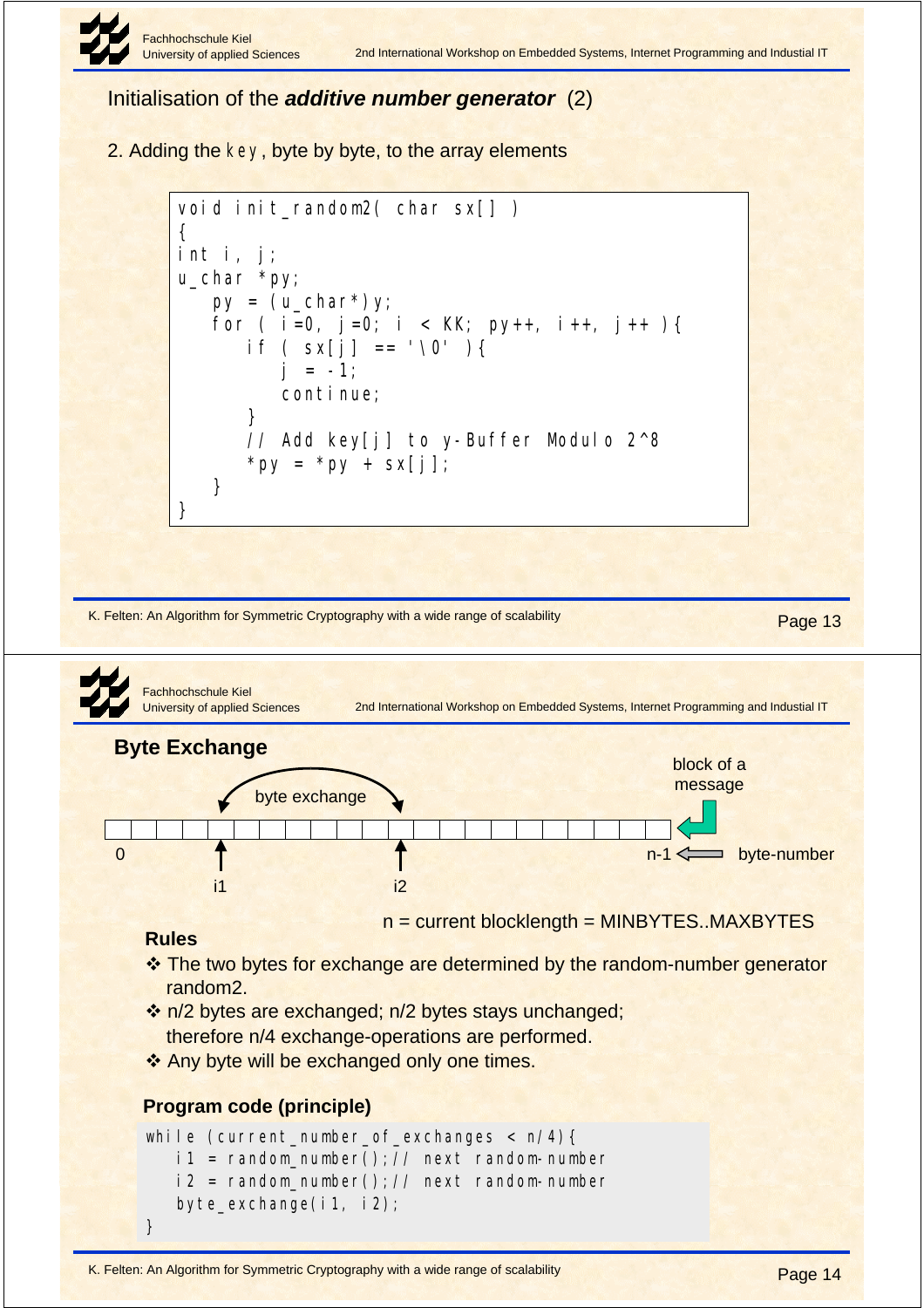# **Scalability of the algorithm**

- ❖ key-length from 4 to 220 bytes
- ❖ security levels from 1 to 7

The security level determines the value of startloops, used for initialization of the random-number generators 1 and 2:

| security level | startloops  | duration         |
|----------------|-------------|------------------|
|                | 200         | $10\mu s$        |
| $\mathbf{2}$   | 2.000       | $100\mu s$       |
| 3              | 20.000      | 1 <sub>ms</sub>  |
| 4              | 200.000     | 10 <sub>ms</sub> |
| 5              | 2.000.000   | <b>100ms</b>     |
| 6              | 20.000.000  | 1s               |
|                | 200.000.000 | 10s              |

The random-numbers generated during the warm-up-cycles are ignored.

K. Felten: An Algorithm for Symmetric Cryptography with a wide range of scalability Page 15



Fachhochschule Kiel University of applied Sciences

2nd International Workshop on Embedded Systems, Internet Programming and Industial IT

## **Goal of the warm-up-cycles (startloops)**

Every warm-up-cycle needs at least:

- ❖ 2 integer additions of array elements
- ❖ 2 integer decrement operations
- $\cdot$  2 integer comparisons

The warm-up-cycles must be finished before encryption or decryption may start.

Only in this case the right pseudo random-number sequences from random-number generator 1 and 2 are available.

**Result:** This forced time-consumption makes it more difficult to break the key.

There are some requirements for security:

- \* There is no way to get the right pseudo random-number sequence without performing startloops warm-up-cycles
- ❖ Special hardware does not have a significantly higher speed than a CPU from Intel or AMD.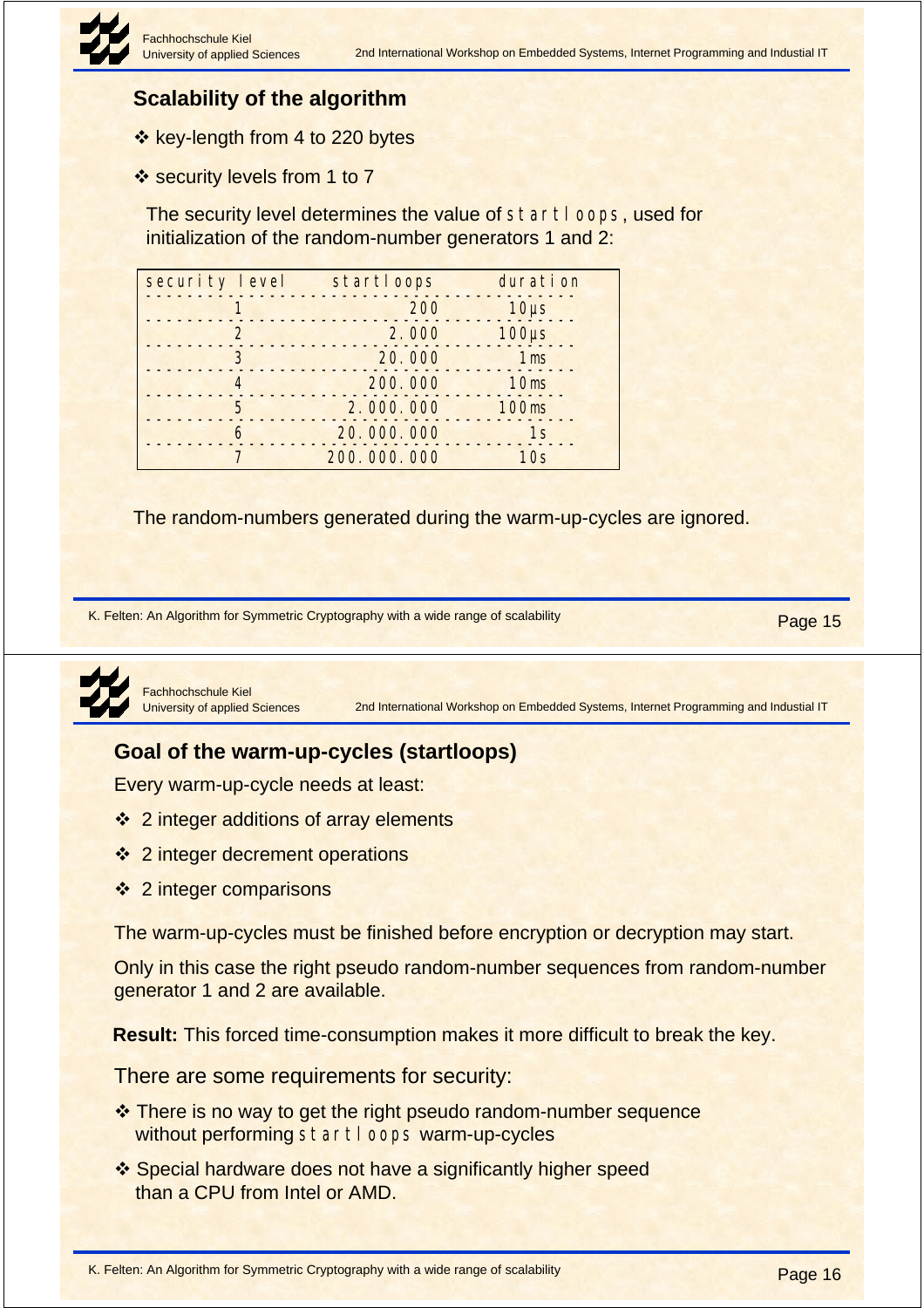# **Expense of cracking the key (1)**

We assume that the attacker

- ❖ knows the exact algorithm for encryption/decryption
- ❖ is able to cause a known message to be encrypted with the searched key (called: chosen-plaintext-attack)
- $\cdot$  tries to get the right key by attempting any possible key (called: brute-force-attack)

Further we assume that

- ❖ decryption of a (short) chosen message needs dt seconds
- ❖ warm-up-run needs wt seconds

Therefore any trial needs at least tt seconds.

with  $tt = dt + wt$ 

K. Felten: An Algorithm for Symmetric Cryptography with a wide range of scalability Page 17



Fachhochschule Kiel University of applied Sciences

2nd International Workshop on Embedded Systems, Internet Programming and Industial IT

# **Expense of cracking the key (2)**

Let us consider the worst case:

- $\cdot$  key-length = 4 Byte, using only printable characters (95 characters)
- $\div$  dt = 10<sup>-5</sup> s; wt = 10<sup>-5</sup> s; tt = 2<sup>\*</sup>10<sup>-5</sup> s

On the average 954/2 trials are needed to determine the right key.

The required time is:

- t = 954/2 \* 2\*10**-5** s
- $t = 815 s$

Result: Under these conditions it is easy to crack the key.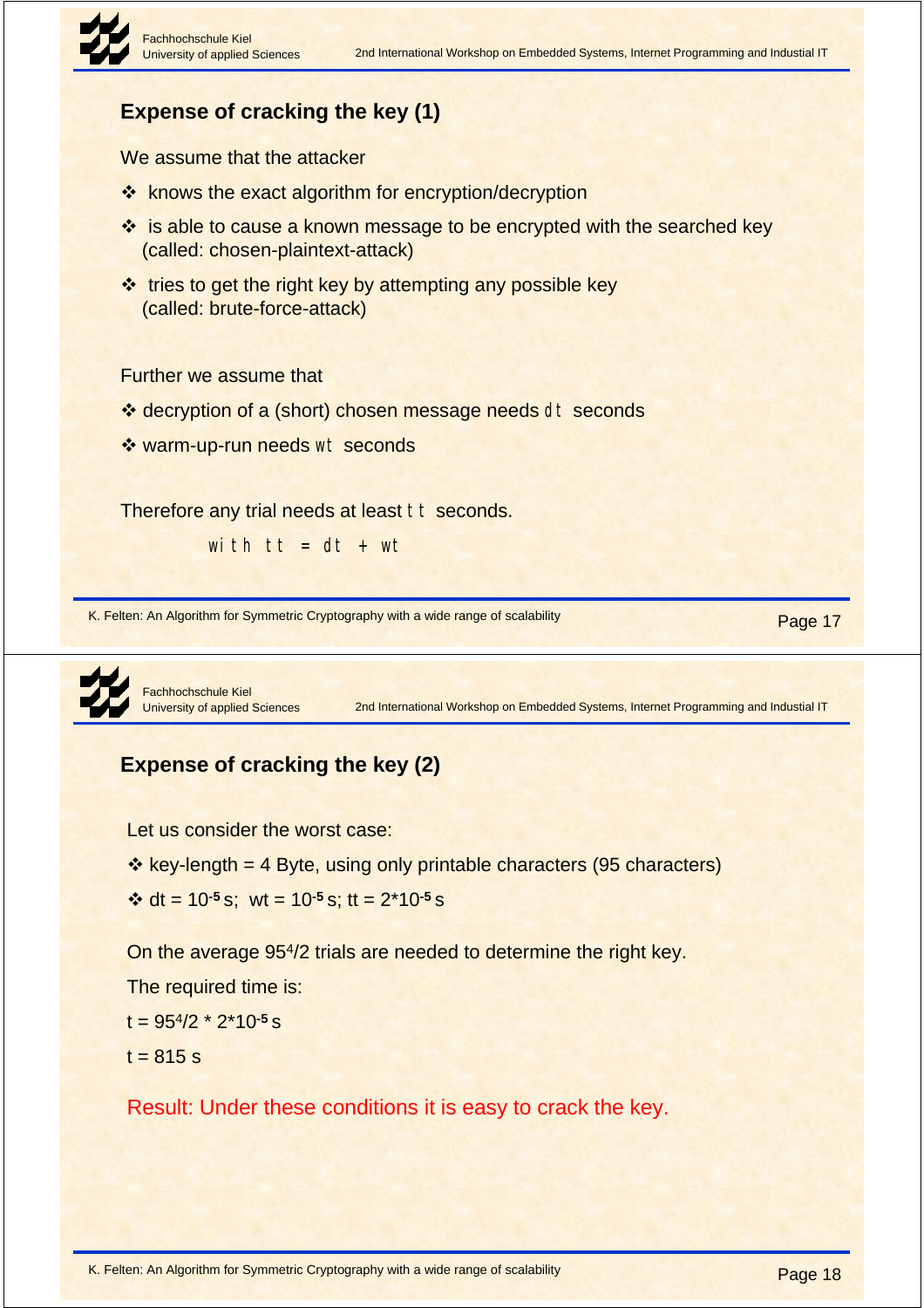

# **Expense of cracking the key (3)**

Let us consider a further case:

 $\cdot$  key-length = 4 Byte, using only printable characters (95 characters)

 $\div$  dt = 10<sup>-5</sup> s; wt = 1s; tt ≈ 1s

On the average 954/2 trials are needed to determine the right key.

The required time is:

 $t = 95^{4}/2 * 1s$ 

 $t = 40725313s$ 

t = 11313h ( 1000 PCs woud need 11.3h )

#### Result:

Under these conditions it is very difficult to crack even such a short key.

K. Felten: An Algorithm for Symmetric Cryptography with a wide range of scalability Page 19



Fachhochschule Kiel University of applied Sciences

2nd International Workshop on Embedded Systems, Internet Programming and Industial IT

# **Expense of cracking the key under normal conditions**

- $\cdot$  key-length = 6 Byte, using only printable characters (95 characters)
- ❖ security level from 1 to 7
- ! brute-force-attack
- ❖ single PC with CPU AMD Athlon 1700+

| security level | startloops  | crack time (average) |
|----------------|-------------|----------------------|
|                | 200         | 85 days              |
| $\overline{2}$ | 2.000       | 468 days             |
| 3              | 20.000      | 4.296 days           |
| $\overline{4}$ | 200.000     | 117 years            |
| 5              | 2.000.000   | 1.166 years          |
| 6              | 20.000.000  | 11.654 years         |
|                | 200.000.000 | 116.548 years        |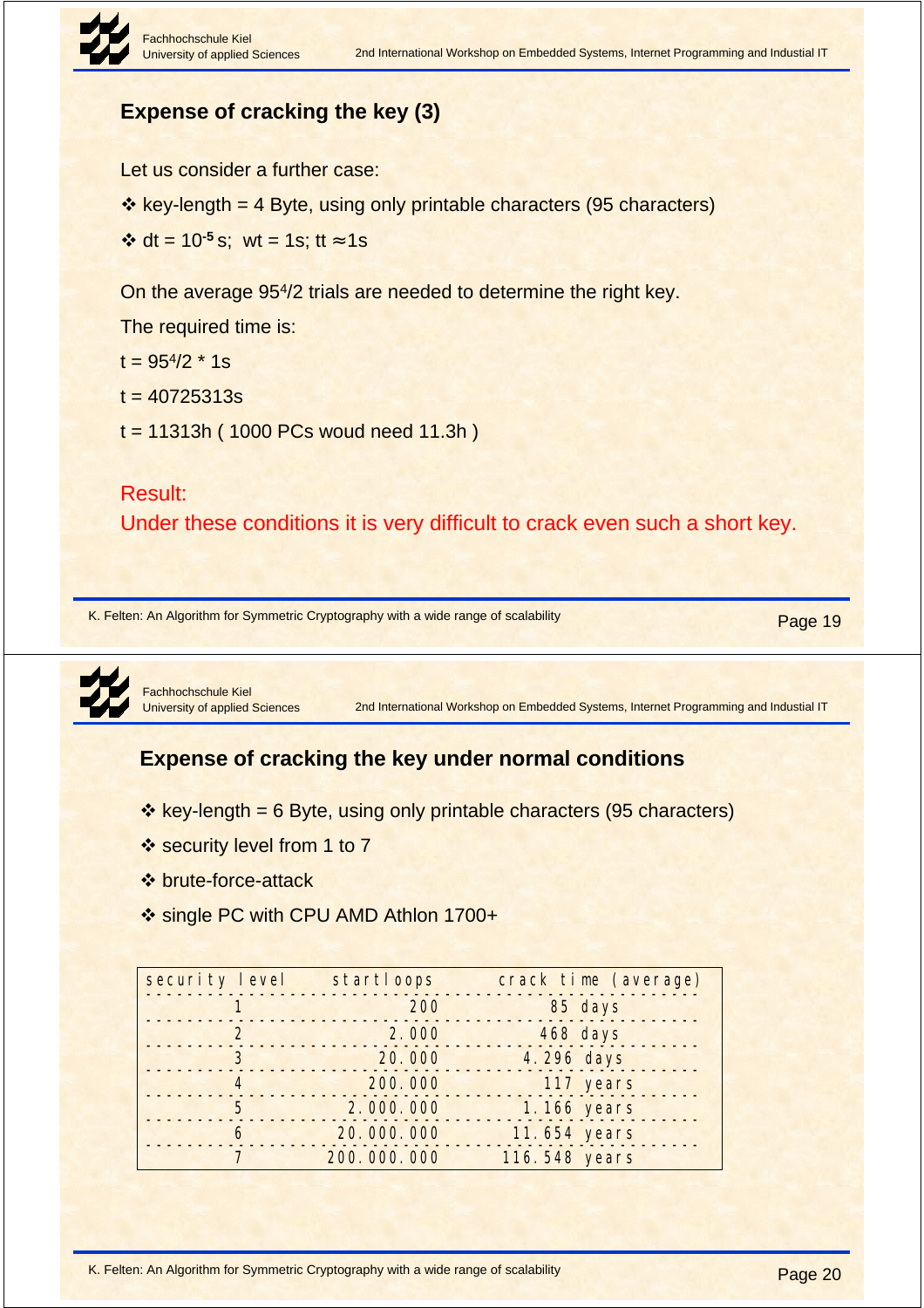# **Features of the presented algorithm**

- ❖ key-length from 4 to 220 bytes
- $\diamond$  **block-length from 16 to FILE\_LENGTH**
- $\cdot$  security levels from 1 to 7 by changing only one parameter
	- $\Box$  1 = quick: encryption/decryption requires 10 $\mu$ s
	- $\Box$  7 = slow: encryption/decryption requires 10s
- ❖ easy to understand
- ❖ no hidden features
- ❖ easy to implement on PC or workstation
- ❖ Encryption/Decryption speed;
	- CPU=AMD Athlon 1700+; input- and output-file on harddisk :
		- **D** Encryption: 2 MB/s
		- Decryption: 3 MB/s

**Note:** A large key-length makes it possible to choose a key which is easy to remember such as "My neighbors to the left are Frank&Mary"

K. Felten: An Algorithm for Symmetric Cryptography with a wide range of scalability Page 21



Fachhochschule Kiel University of applied Sciences

2nd International Workshop on Embedded Systems, Internet Programming and Industial IT

## **Possible weak-points of the algorithm**

 $\cdot$  A chosen plaintext attack may give sufficient information about the internal status of the pseudo random-number generator.



The attacker may be able to predict the random-number sequence.

• The hashnumber stored in the encrypted block may give too much information about the plaintext.

## **Future activities**

- ❖ Examination of the weak-points.
- ❖ Finishing the C++ program
- ❖ Publishing the source code